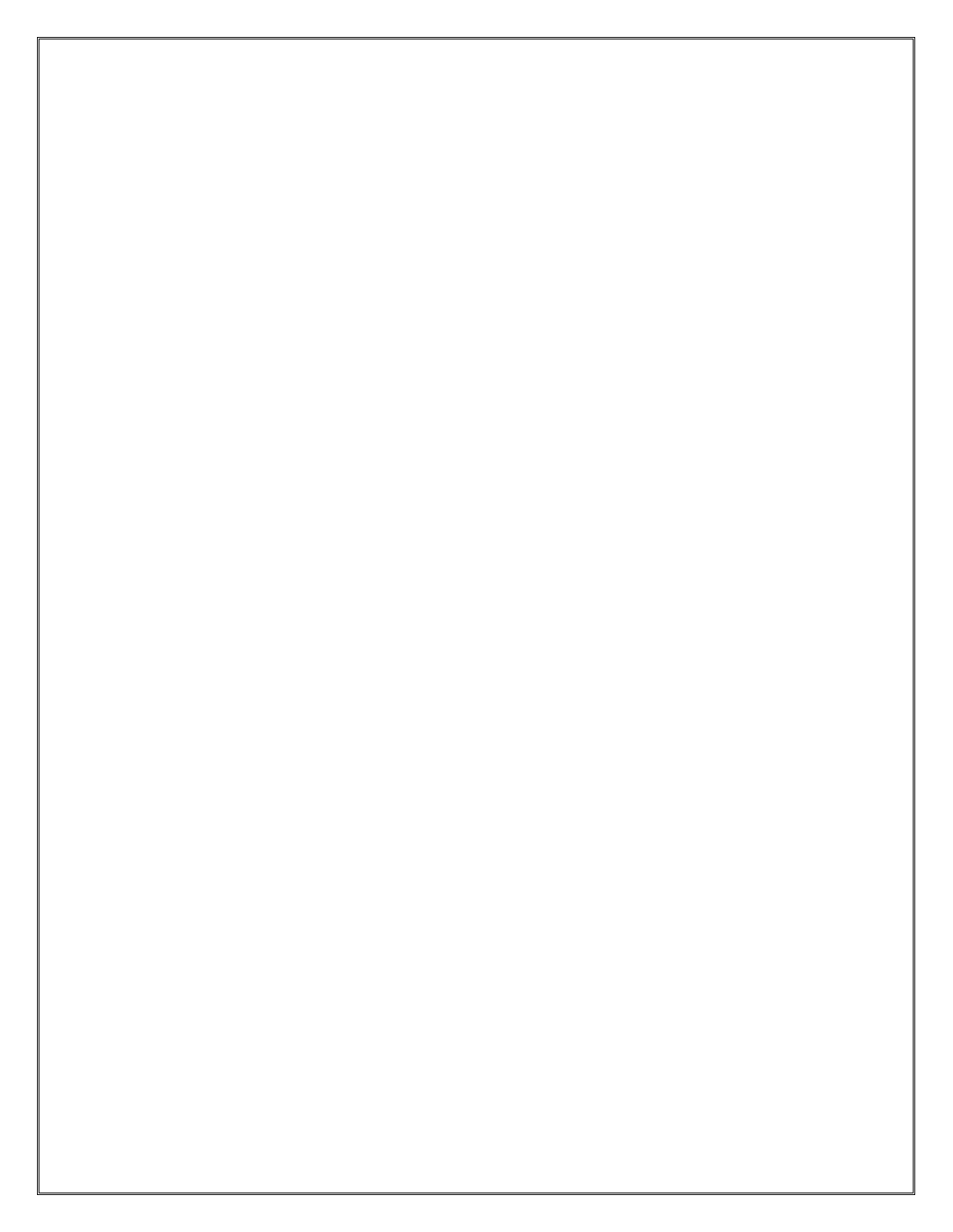### **Table of Contents**

| Appendix 2: Excerpt from report Aquatics Revenue Report to Community |  |
|----------------------------------------------------------------------|--|
|                                                                      |  |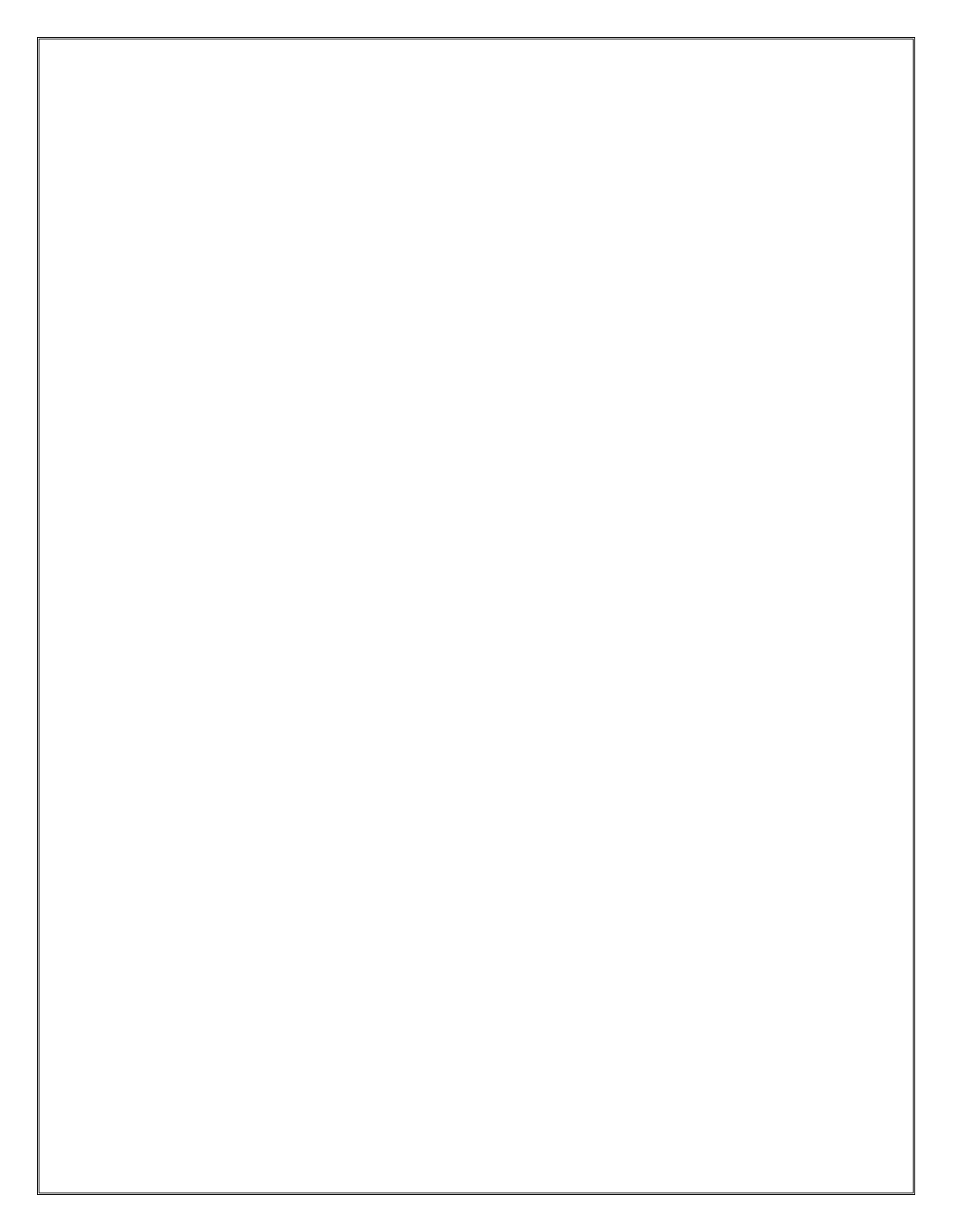### **Mandate of the City Auditor**

The City Auditor is a statutory officer appointed by City Council under the *City of Winnipeg Charter Act*. The City Auditor reports to Council through the Audit Committee (Executive Policy Committee) and is independent of the City Administration. The City Auditor conducts examinations of the operations of the City and its affiliated bodies to assist Council in its governance role of ensuring Civic Administration's accountability for the quality of stewardship over public funds and for the achievement of value for money in City operations. Once an audit report has been communicated to Council, it becomes a public document.

### **Audit Background**

The City of Winnipeg receives just over \$3 million annually in revenue from the *Learn to Swim* and *Public Swim* Programs. The collection of this revenue is managed by the Community Services Department at several locations throughout the City.

The Department has implemented a new registration and point-of-sale system called the CLASS system. All indoor swimming pool facilities were using the new system as of July 1, 2006. In addition, the main office of the Department also uses CLASS for serving the public at 395 Main Street and it is used at three other leisure and fitness centre locations.

The Audit Department selected the *Learn to Swim* and *Public Swim* revenue streams for review based on the potential for control risks and exposures related to revenue collection especially given that the Department has implemented this new system for the collection and reporting of revenues. This critical period of postimplementation provided a good opportunity to determine if the Department had appropriate controls in place to reduce the likelihood of revenue losses.

### **Audit Objectives**

The objectives of this review are

- to evaluate the effectiveness of controls in place to mitigate the risk of fraud, theft, or error for the *Learn to Swim* and *Public Swim* revenues, and
- to identify opportunities to improve financial and administrative controls and provide management with recommendations to improve the revenue collection processes.

### **Audit Scope**

Only the revenue collected at indoor pools were included in the review since the outdoor pools are not using the point-of-sale (POS) or the CLASS systems.

Revenues at the indoor pools for pool rentals, merchandise, and gym memberships are not included in the review. In addition, accounts receivables are not included because they were deemed immaterial.

The period of review was from July 1, 2006 to September 30, 2006. This period reflects when the POS and CLASS systems were fully operational at all indoor pool sites.

The review covers the revenue collection processes including cash handling and collection including refunds, accounting, and reporting.

The review focused on whether the controls are adequate to provide reasonable assurance that

- all revenues are collected;
- financial assets are safeguarded;
- compliance with statutory requirements and established policies and procedures is achieved; and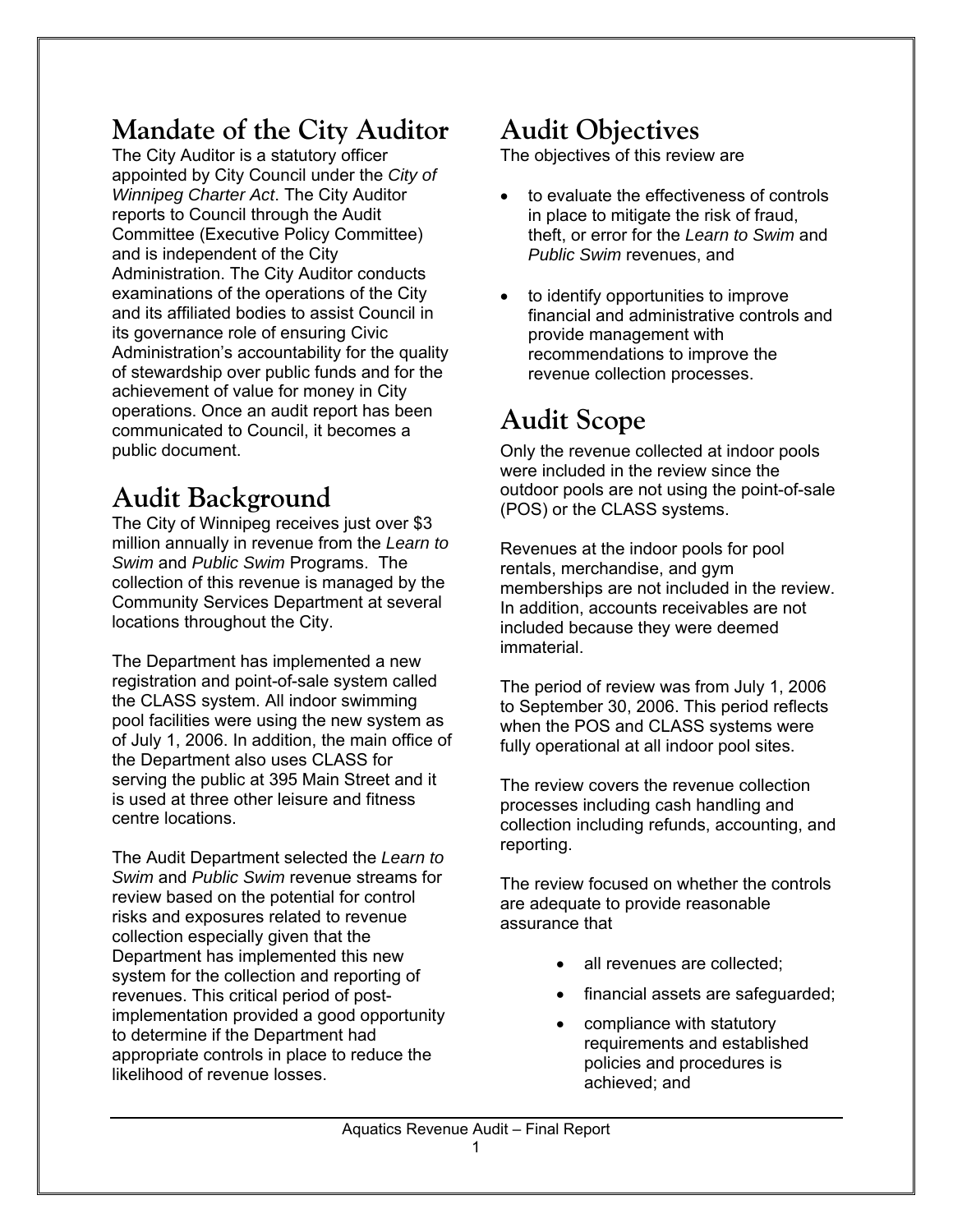• systems and processes in place are efficient, economical and make effective use of resources.

### **Audit Approach**

The Audit Department engaged the assistance of KPMG to lead the review. A team consisting of staff from the Audit Department and KPMG performed the review.

The team conducted the review through a series of interviews with key staff to determine the processes and controls around the collection and reporting of revenue. An internal control matrix was developed against the objectives of the review. Three pools were selected to test the identified controls on site: Pan Am, St. James Centennial and Sherbrook. In addition, a number of controls involving the Finance Division and information technology systems were tested at the main office at 395 Main Street to determine whether the controls were working as intended or to identify potential missing controls.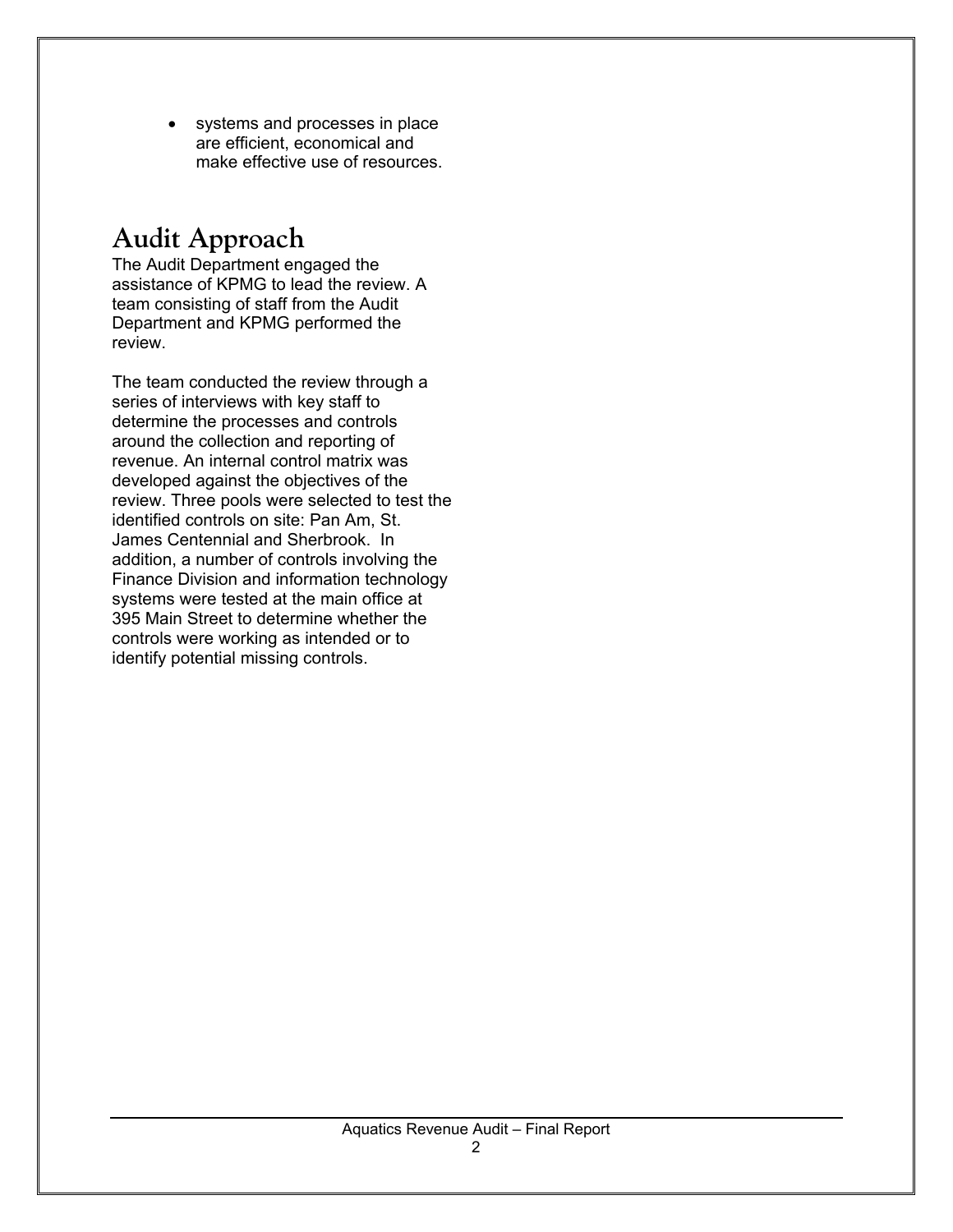### **Acknowledgement**

The Audit Department wants to extend its appreciation to the management and staff from the Community Services Department who participated in the review. In addition, we acknowledge the assistance provided by KPMG LLP.

#### **Members of the Audit Team**

Brian Whiteside CA●CIA Deputy City Auditor

Autumn Robbie-Draward, CIA Auditor

\_\_\_\_\_\_\_\_\_\_\_\_\_\_\_\_\_\_\_\_\_\_\_\_\_ *\_\_\_\_\_\_\_\_\_\_\_\_\_\_\_\_\_\_\_\_\_\_\_\_\_\_\_\_* Shannon Hunt, CGA, CFE Date City Auditor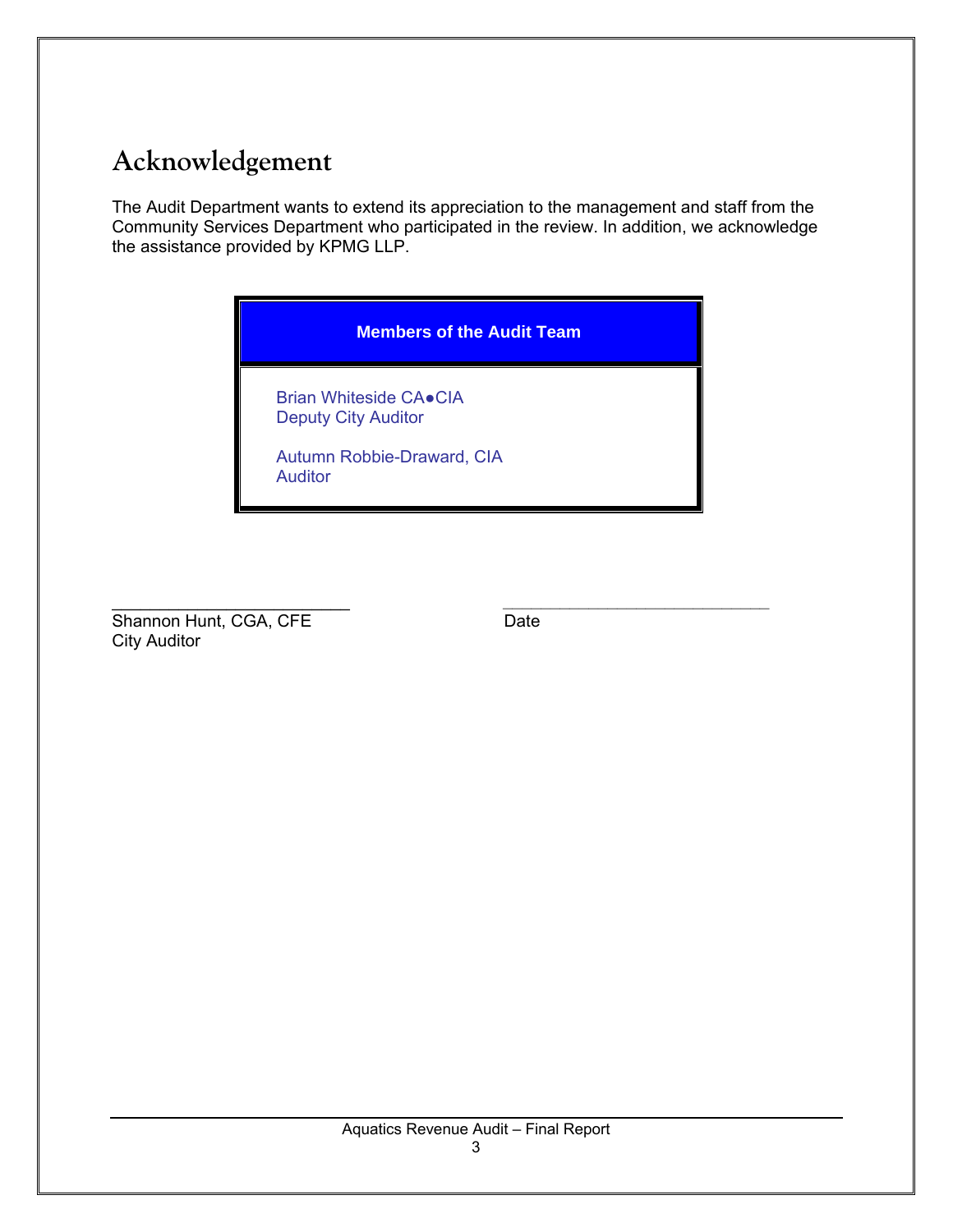### **Summary Observations**

#### **Strengths**

The following strengths were identified:

- Adequate processes appear to be in place for ensuring that money is collected, deposited and accounted for accurately and completely.
- Segregation of duties between collecting, recording and depositing of cash appears to be appropriate.

#### **Areas for Improvement:**

The following areas for improvement were identified:

- Controls over access to the CLASS system need to be improved. All employees have their own user IDs however, it was observed that cashiers are sharing their IDs with other cashiers to avoid signing in and out during the day. The sharing of user ID's limits the accountability of users. As well, there is no process in place to remove user access to the CLASS system once an employee is terminated or resigns.
- For a number of controls identified, although we were able to observe the performance of the control, there was no physical evidence available to test if the control operated effectively throughout the period of the review. For example, we expected to find the documentation supporting the review of account reconciliations or monthly reports to be retained by the Department. Evidence of performance of the control should be documented and retained when control activities are performed.

### **Conclusion**

Generally, the controls that are in place are operating as intended. However, the controls over access to the CLASS system need to be strengthened to ensure accountability of users. In addition, evidence of the performance of work, supervisory review, and authorizations should be documented and retained to provide assurance to management that the processes and controls are being performed consistently and to allow for more effective monitoring.

We have made 15 recommendations to improve the controls over Aquatics revenue. The Community Services Department has agreed to implement the recommendations. A summary of the recommendation and management responses can be found in the next section of this report.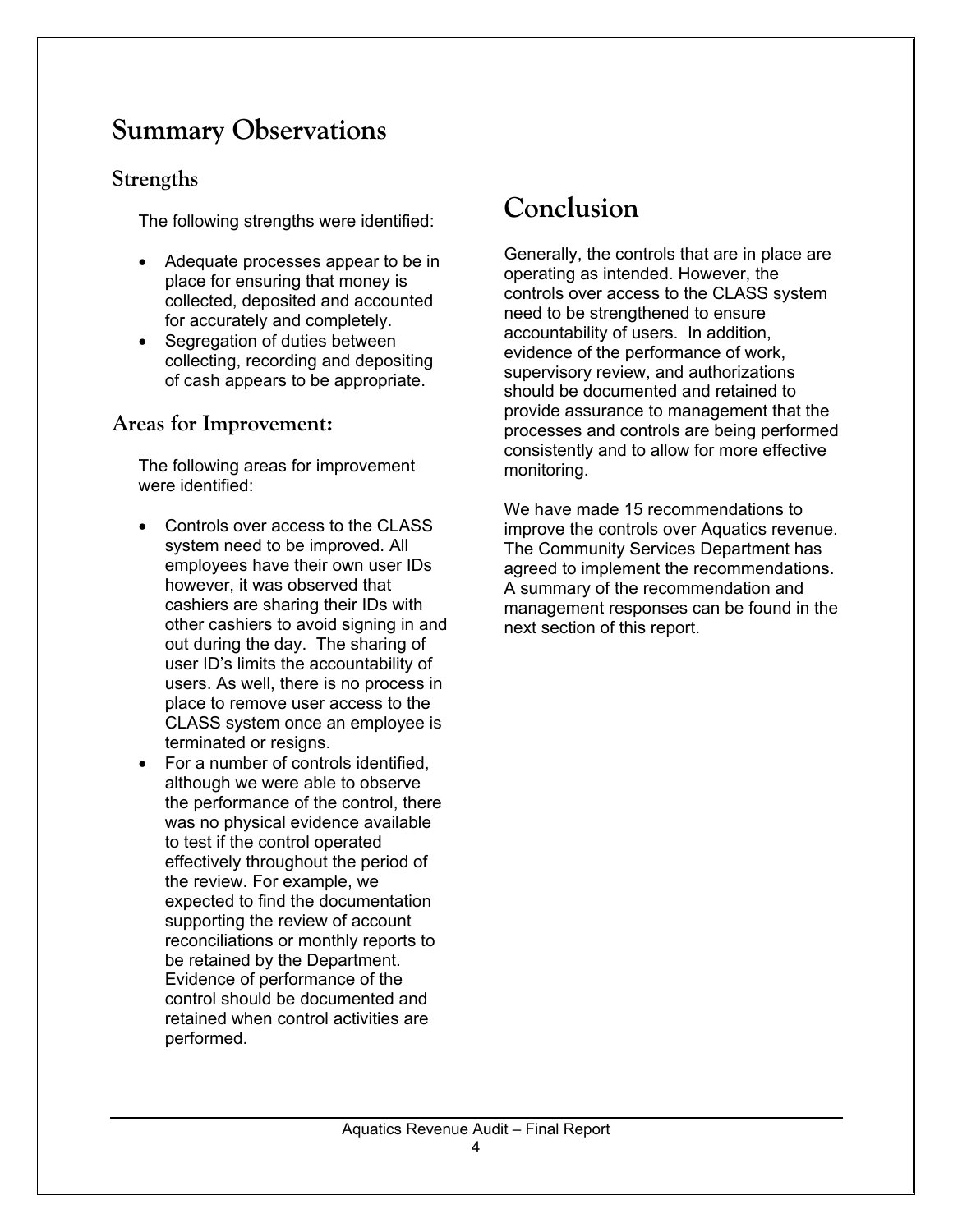### **Summary of Recommendations and Management Responses**

We provided the Community Services Department with a detailed report that included the controls we tested, our observations on the functioning of these controls and recommendations to enhance controls where we believe improvement is required. An excerpt from this report is attached as Appendix 2. Provided below are the recommendations to enhance control and the Community Services Department's responses to our recommendations. The recommendations are grouped by control objective.

**Control Objective**: All receipts are recorded in the GL correctly and completely.

#### **Recommendation 1**

We recommend that the evidence of the review of the CLASS upload exception reports and corrections be documented and retained.

#### *Management Response*

*The Community Services Department agrees. The A/R Supervisor has begun signing the reports and will retain the signed copies on file.* 

#### **Recommendation 2**

We recommend that the reconciliations be reviewed on a regular basis by the A/R Supervisor and that evidence of the review be retained.

#### *Management Response*

*The Community Services Department agrees. The A/R Supervisor is now signing the reviewed reconciliations and will retain the signed copies on file.* 

#### **Recommendation 3**

We recommend that evidence of the clerk's review of the monthly reconciliations be documented and retained.

#### *Management Response*

*The department agrees. This reflects a transitional step with the implementation of*  *CLASS. Clerks will now print out e-cash reports and sign off.* 

#### **Recommendation 4**

We recommend that the clerk responsible for processing fee waiver applications compare and sign off on the fee adjustment report by comparing to the approved fee waivers.

#### *Management Response*

*The department agrees. A copy of the signed letter authorizing the waiver (amount) will be sent to the pool processing the waiver. The Clerk will sign off the actual amount of waiver processed on this letter and retain as verification.* 

#### **Recommendation 5**

We recommend that the Pool Supervisor review the void and refund transactions on a daily basis to ensure that the refunds and voids appear reasonable.

#### *Management Response*

*The department agrees. The Pool Supervisor will review all voids and refunds as frequently as possible, but at a minimum a weekly review will be conducted.* 

**Control Objective:** All revenue is completely and accurately recorded.

#### **Recommendation 6**

We recommend that evidence of review of the Price Look Up (PLU) report be printed and retained daily.

#### *Management Response*

*The department agrees. Aquatic Branch clerks will print, review and sign, daily, a PLU report and attach to the pass sold tracking sheet. At such a time as the membership component of the CLASS system is implemented, this will no longer be necessary*.

#### **Recommendation 7**

We recommend that the wrist bands that are use to identify paid customers be placed out of reach from the public to prevent unauthorized access.

#### *Management Response*

*The department agrees. Action has been taken to ensure that the wristbands are kept out of the reach of the public.*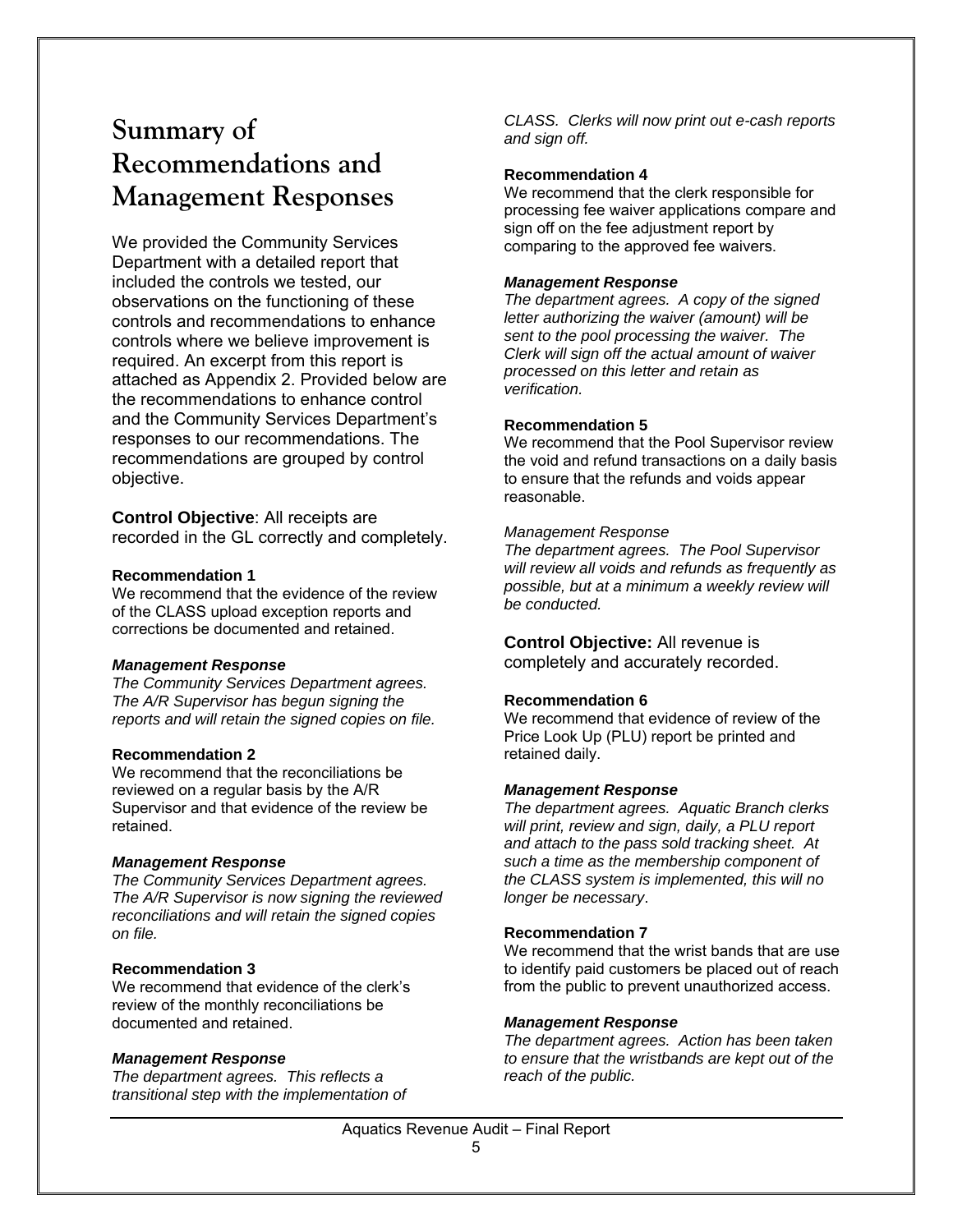#### **Recommendation 8**

We recommend that the Recreation Aquatics Coordinator document and retain evidence of approval for all fee waivers.

#### *Management Response*

*The department agrees. The Aquatics Branch clerk will retain all signed fee waiver letters. A master list of fee waivers will be signed off quarterly by the Aquatics Recreation Coordinator*.

#### **Recommendation 9**

We recommend that Aquatics Admin Coordinator document and retain some form of evidence of review of the actual results to budget on a monthly basis. This could include saving the confirmation e-mail, printing, signing, and retaining the analysis or developing a checklist that is signed and dated to indicate performance of the review.

#### *Management Response*

*The department agrees. The Aquatics Admin Coordinator will retain the e-mail confirming the comparison of actual performance to budget.* 

#### **Control Objective:** All revenue and

receipts are recorded at the appropriate amounts.

#### **Recommendation 10**

We recommend that Aquatics Admin Coordinator document and retain some form of evidence of the review of the Pool Supervisors' projections. This could include saving the confirmation e-mail, printing, signing, and retaining the projections or developing a checklist that is signed and dated to indicate performance of the review.

#### *Management Response*

*The department agrees. The Admin Coordinator will retain the e-mail confirming that a review of the Branch projections has been completed. Hard copies of the level 2 and level 3 roll ups will be signed and retained. The Pool Supervisors will be asked to maintain a copy of their level 1 submissions once they have been locked.* 

**Control Objective:** Revenue is recorded in the period in which the related service is provided.

#### **Recommendation 11**

We recommend that the ability of pool program staff to turn off CLASS controls over swim class start dates be removed or that changes to this function are monitored.

#### *Management Response*

*The department agrees. It was never the intention of the department that program staff would have the ability to manipulate this function. During a recent upgrade of the system, this functionality changed but has since been removed. When future upgrades are conducted to the system, the department is now aware that this function will require review and adjustment as necessary.* 

**Control Objective:** Only authorized personnel can make changes to the GL and/or revenue recording system.

#### **Recommendation 12**

We recommend that employees safeguard their personal identification and log off whenever they are not operating the terminal. We also recommend that a system or process be put in place to immediately notify IT to remove user access to the CLASS system once an employee is terminated or resigns.

#### *Management Response*

*The department agrees. Management will recommunicate the City's policy of safeguarding personal user identification and logging off when not operating a terminal. The department ensures that user access is immediately removed upon the termination or resignation of an employee.* 

#### **Recommendation 13**

We recommend that the swim programmers be restricted from setting fees in the CLASS system.

#### *Management Response*

*The Aquatics Branch currently restricts the number of swim programmers to approximately 20 of 300 system users. The programmers are required to data enter pre-calculated fees from a prescribed fee list. The volume of classes, ownership of programs and the need to ensure the system is always current, precludes the division from decreasing the number of programmers at this time. The department will*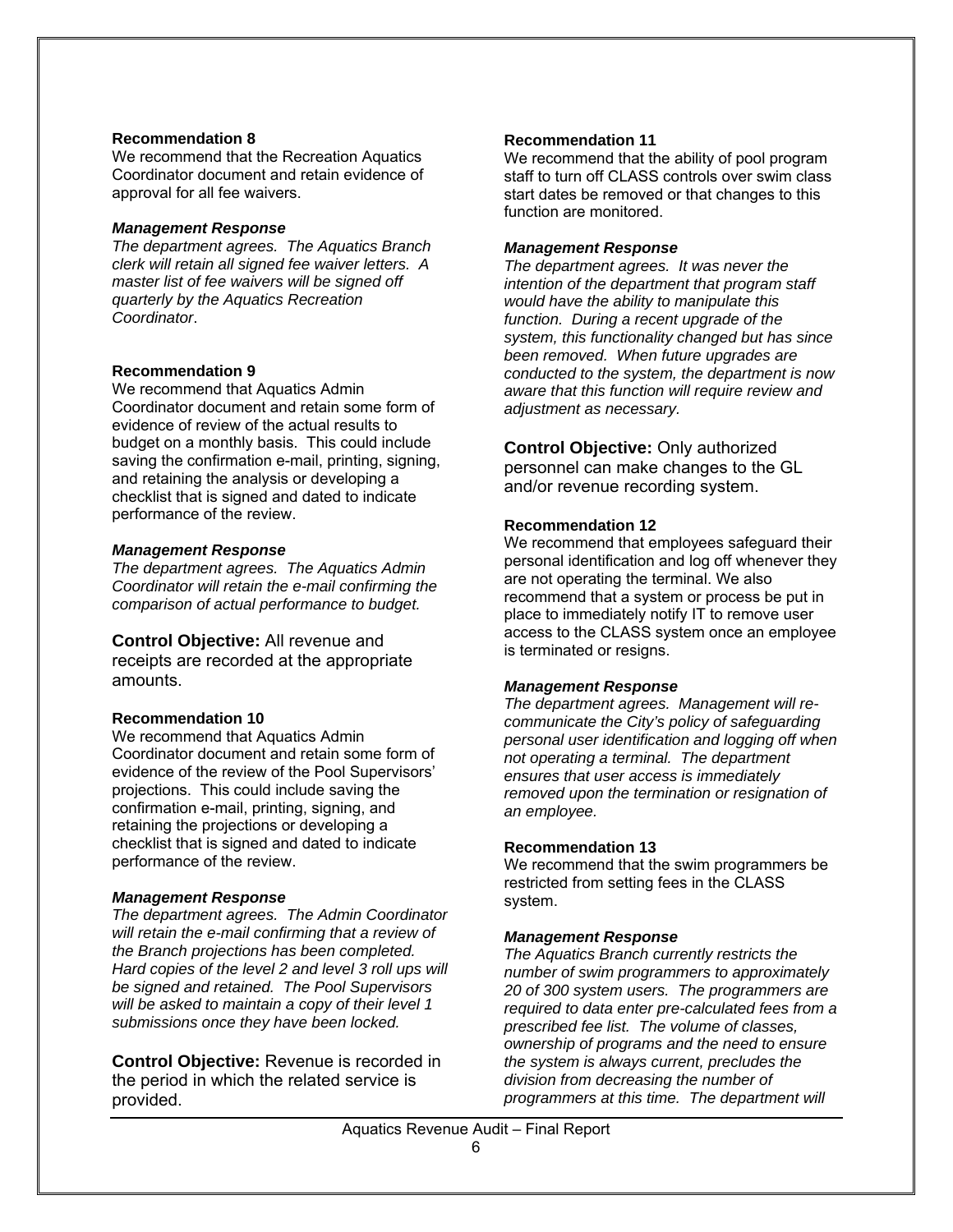*explore the possibility of a system change that would provide a drop down box with pricing options in order to minimize the risk of potentially incorrect data entry. The department will review all pricing on a monthly basis to identify any discrepancies.* 

**Control Objective:** All receipts are safeguarded from misappropriation or destruction.

#### **Recommendation 14**

We recommend that safes be locked or armed at all times when access is not required.

#### *Management Response*

*The department agrees. Safes will be kept locked when access is not required.* 

**Control Objective:** Proper segregation of duties between cash collection, recording and depositing exists.

#### **Recommendation 15**

We recommend that the cash out be signed by both clerks/cashiers to evidence that two individuals were involved with the preparing and recording the deposit.

#### *Management Response*

*The department agrees. Cash out will be signed by 2 aquatic staff members (2 clerks or a clerk & IG2).*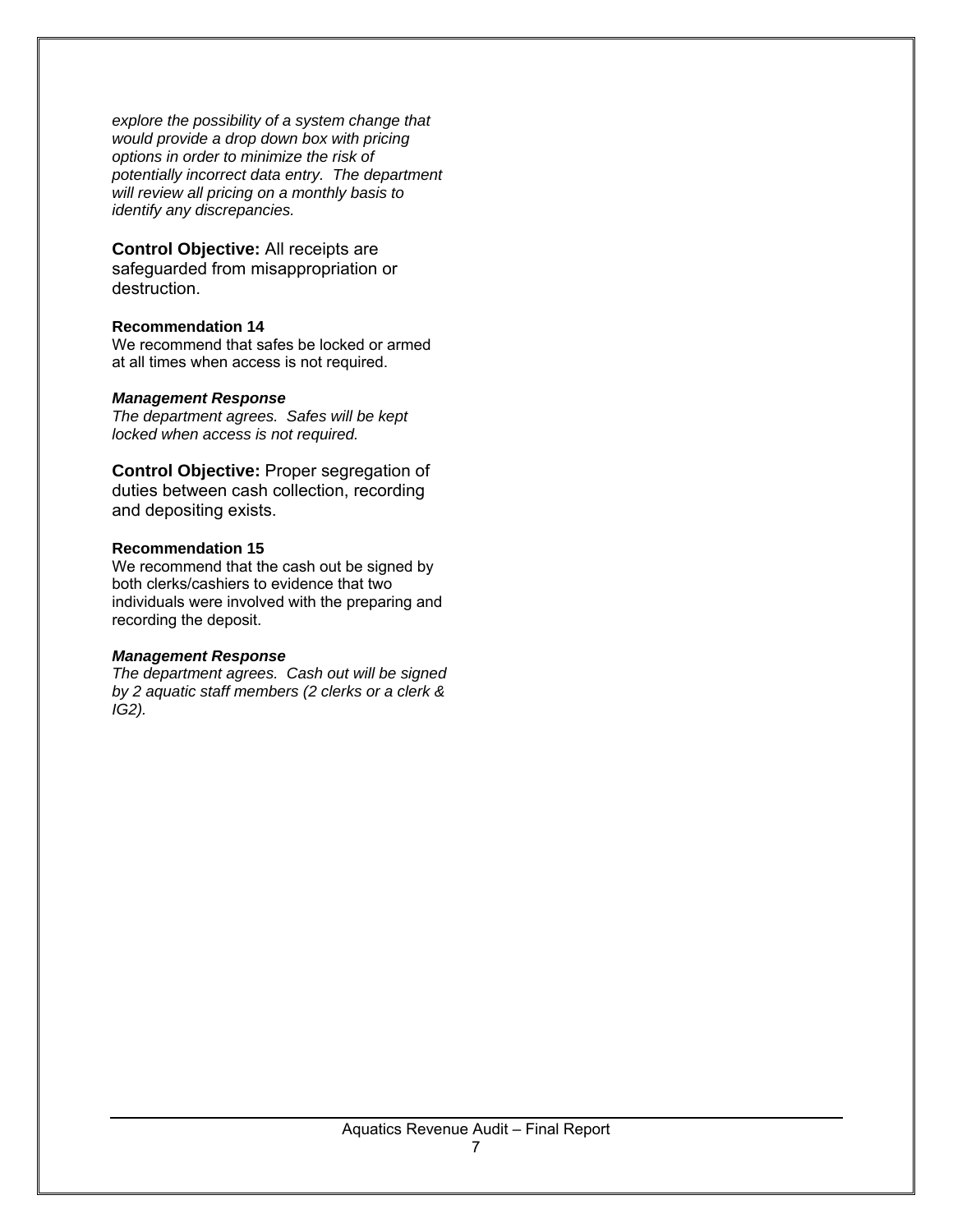